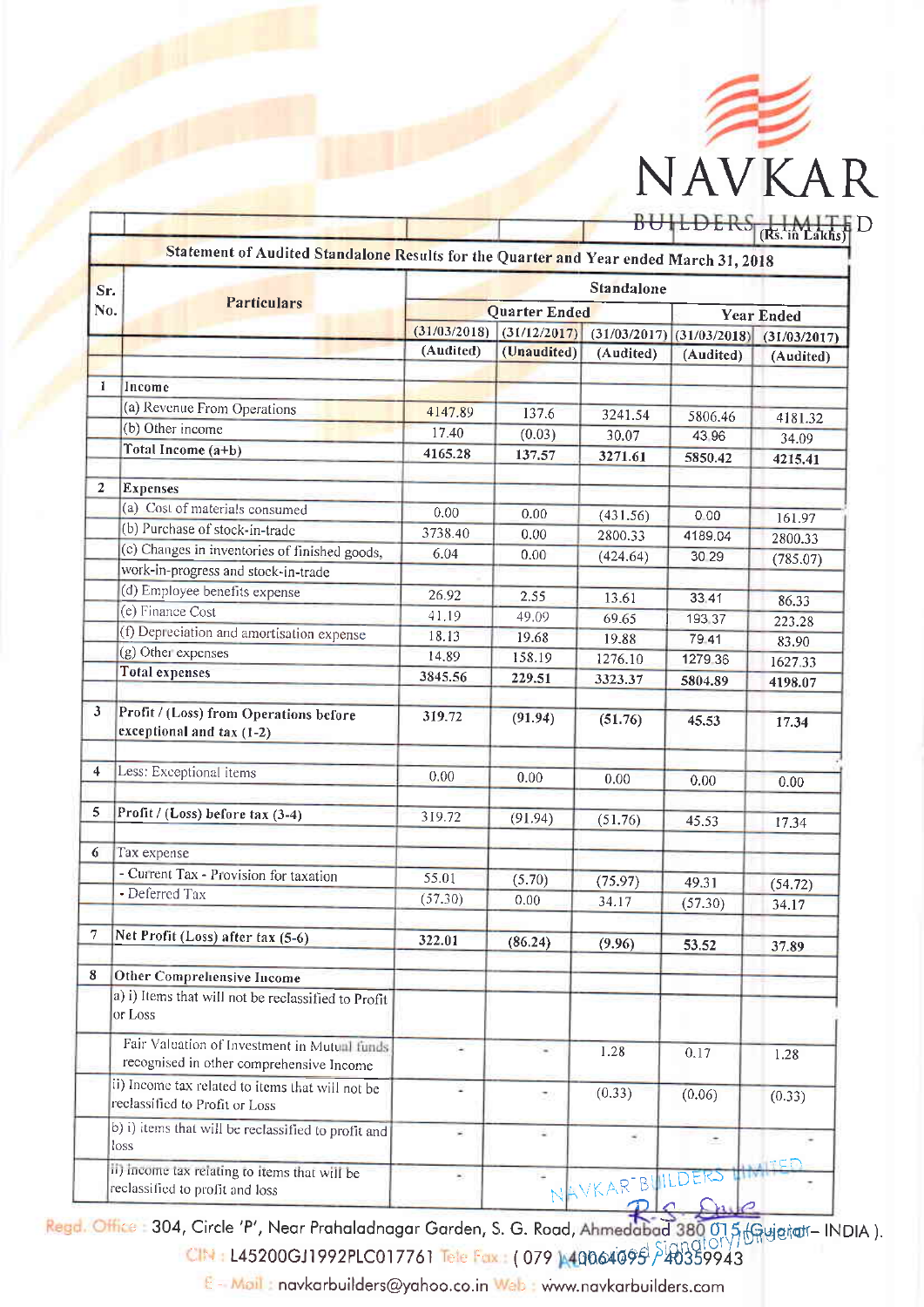

|    | Total Other comprehensive Income, Net of<br><b>Income Tax</b>                 |         |         | 0.951   | $T_{0M}$ |                         |
|----|-------------------------------------------------------------------------------|---------|---------|---------|----------|-------------------------|
|    |                                                                               |         |         |         |          | <b>BUILDERS LIMITEI</b> |
| 9  | Total Comprehensive Income / (Loss) (after<br>$tan$ ) for the period $(9+10)$ | 322.01  | (86.24) | (9.01)  | 53.63    | 38.84                   |
| 10 | Paid up Equity Share Capital (Face value of<br>Re. 10/- each)                 | 1988.38 | 1745.33 | 1745.33 | 1988.38  | 1745.33                 |
| 11 | Other Equity excluding revaluation reserve                                    | 1600.47 | 1013.93 | 1566.44 | 1600.47  | 1566.44                 |
| 12 | Earnings per equity share:                                                    |         |         |         |          |                         |
|    | $(1)$ Basic                                                                   | 1.62    | (0.49)  | (0.05)  | 0.27     | 0.22                    |
|    | (2) Diluted                                                                   | 1.62    | (0.49)  | (0.05)  | 0.27     | 0.22                    |

See accompanying notes to the financial statements

## Notes:

- The above Audited Standalone Financial Results of the Company for the year ended March 31, 2018 have been reviewed Ī by the Audit Committee and thereafter approved by the Board of Directors at their meeting held on April 30, 2018. The Audited Standalone Financial Results of the Company for the year ended March 31, 2018 have been prepared in
- accordance with the Indian Accounting Standards ("Ind AS") as prescribed under Section 133 of the Companies Act, 2013<br>read with the relavent rules issued thereunder and other accounting principles generally accepted in Ind 1, 2017, the Company has adpoted Ind AS with a transaction date of April 1, 2016 and accordingly, restated results for the quarter and the year ended March 31, 2017.
- The Company's business activity falls within a single reportable business segment. 3
- During the quarter ended March 31, 2018, Nil complaints was received and attended. 4
- Previous quarter's figures have been re-grouped / re-arranged wherever necessary. 5
- 6 The Reconciliation of Net Profit/ Loss previously reported IGAAP and Ind AS for the Quarter and Year Ended March 31, 2017

| Particulars                                    | Quarter<br>ended 31st | Year ended<br>31st March |  |
|------------------------------------------------|-----------------------|--------------------------|--|
|                                                | March 2017            | 2017                     |  |
| Net Profit/ Loss previously reported IGAAP     | (9.96)                | 37.89                    |  |
| Adjustments (Net off Taxes)                    | 0.95                  | 0.95                     |  |
| Total Comprehensive Income / Loss under Ind A! | (9.01)                | 38.84                    |  |

The Company has prepared a Reconciliation of Equity as at 31st March 2017 under previous IGAAP and with equity restated under Ind AS is summarised:

| Particulars                                                           | 31st March 2017 |  |
|-----------------------------------------------------------------------|-----------------|--|
| Equity as per previous GAAP                                           | 3,288.86        |  |
| Impact of Investment measured at fair value                           | 1.90            |  |
| Reclassification of proposed dividend and tax<br>on proposed dividend | 21.01           |  |
| Equity as per Ind AS                                                  | 3,311.77        |  |

Date : April 30,2018

N Kor, Navkar Builders Dmited VITED

DIN: 07192664 Place: Ahmedabad **A contractory/Director** A contractory/Director

Regd. Office: 304, Circle 'P', Near Prahaladnagar Garden, S. G. Road, Ahmedabad 380 015 (Gujarat - INDIA).

CIN: L45200GJ1992PLC017761 Tele Fox: (079) 40064095 / 40359943

E - Mail: navkarbuilders@yahoo.co.in Web : www.navkarbuilders.com